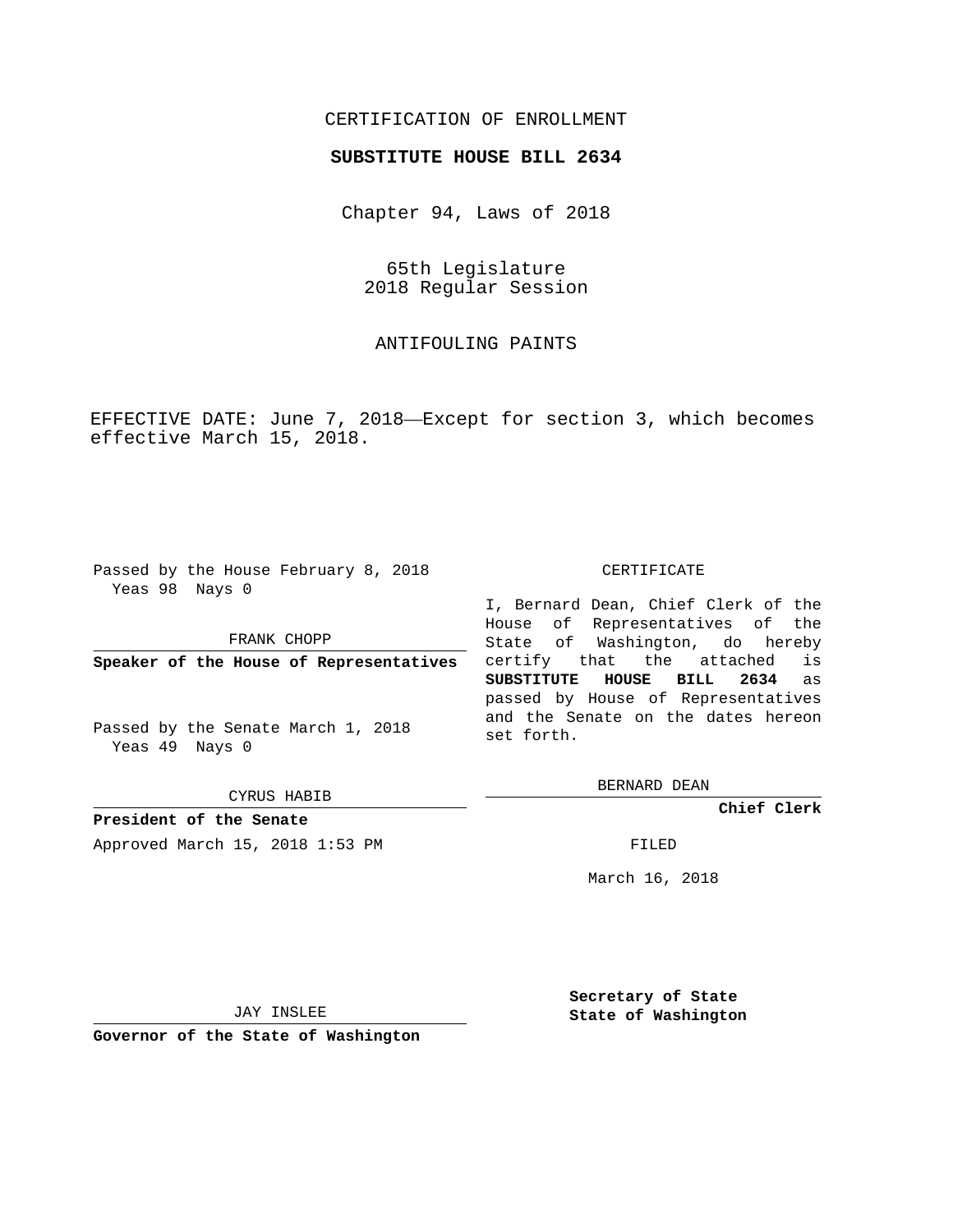## **SUBSTITUTE HOUSE BILL 2634**

Passed Legislature - 2018 Regular Session

**State of Washington 65th Legislature 2018 Regular Session**

**By** House Environment (originally sponsored by Representatives Chapman, Graves, Fitzgibbon, Hayes, Tarleton, Hudgins, and McBride; by request of Department of Ecology)

READ FIRST TIME 02/01/18.

1 AN ACT Relating to antifouling paints on recreational water 2 vessels; amending RCW 70.300.005, 70.300.010, and 70.300.020; 3 creating a new section; and declaring an emergency.

4 BE IT ENACTED BY THE LEGISLATURE OF THE STATE OF WASHINGTON:

5 **Sec. 1.** RCW 70.300.005 and 2011 c 248 s 1 are each amended to read as follows:6

 Antifouling paints and coatings are necessary for the proper performance and preservation of boats and other marine craft. However, many of these substances contain copper, biocides, and other 10 chemicals that are toxic to many aquatic organisms, including salmon. 11 The legislature intends to phase out the use of copper-based and 12 other antifouling paints and coatings that pose an undue threat to the environment when used on recreational water vessels. The legislature also intends to encourage the development of safer alternatives to traditional antifouling paints and coatings.

16 **Sec. 2.** RCW 70.300.010 and 2011 c 248 s 2 are each amended to 17 read as follows:

18 The definitions in this section apply throughout this chapter 19 unless the context clearly requires otherwise.

20 (1) "Department" means the department of ecology.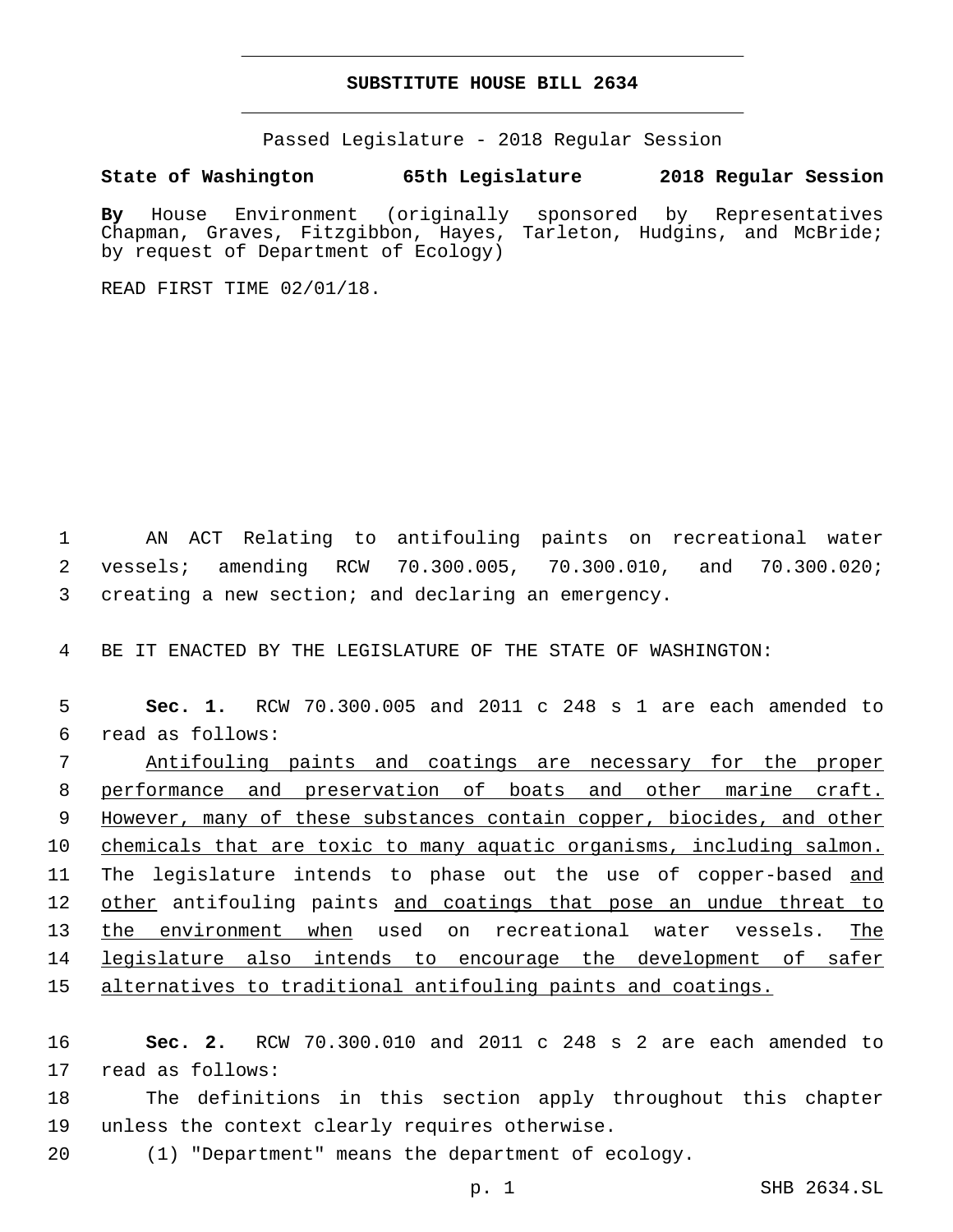(2) "Director" means the director of the department of ecology.

 (3)(a) "Recreational water vessel" means any vessel that is no more than sixty-five feet in length and is: (i) Manufactured or used primarily for pleasure; or (ii) leased, rented, or chartered by a 5 person for the pleasure of that person.

 (b) "Recreational water vessel" does not include a vessel that is subject to United States coast guard inspection and that: (i) Is engaged in commercial use; or (ii) carries paying passengers.

 (4) "Wood boat" means a recreational water vessel with an external hull surface entirely constructed of wood planks or sheets. A vessel with a wood hull sheathed in a nonwood material, such as fiberglass, is not a "wood boat" for purposes of this chapter.

 **Sec. 3.** RCW 70.300.020 and 2011 c 248 s 3 are each amended to 14 read as follows:

15 (1) Beginning January 1, ((2018)) 2021, no manufacturer, wholesaler, retailer, or distributor may sell or offer for sale in this state any new recreational water vessel manufactured on or after 18 January 1, ((2018)) 2021, with antifouling paint containing copper. This restriction does not apply to wood boats.

 (2) Beginning January 1, ((2020, no)) 2021, antifouling paint that is intended for use on a recreational water vessel and that 22 contains more than 0.5 percent copper may not be offered for sale in 23 this state.

24 (3) Beginning January 1, ((2020, no)) 2021, antifouling paint 25 containing more than 0.5 percent copper may not be applied to a recreational water vessel in this state. This restriction does not apply to wood boats.

 NEW SECTION. **Sec. 4.** (1) By September 30, 2019, the department of ecology is directed to report to the legislature regarding the environmental impacts of antifouling paints and their ingredients, whether antifouling paints or their ingredients are causing environmental harm, safer alternatives to antifouling paints or ingredients found in antifouling paints, and recommendations as to whether changes to the existing regulation of antifouling paints are needed. The report may also include information about the advantages and disadvantages of using leaching rates as a regulatory standard. The department of ecology may include recommendations regarding the adoption of a leach rate standard but is not required to do so. The